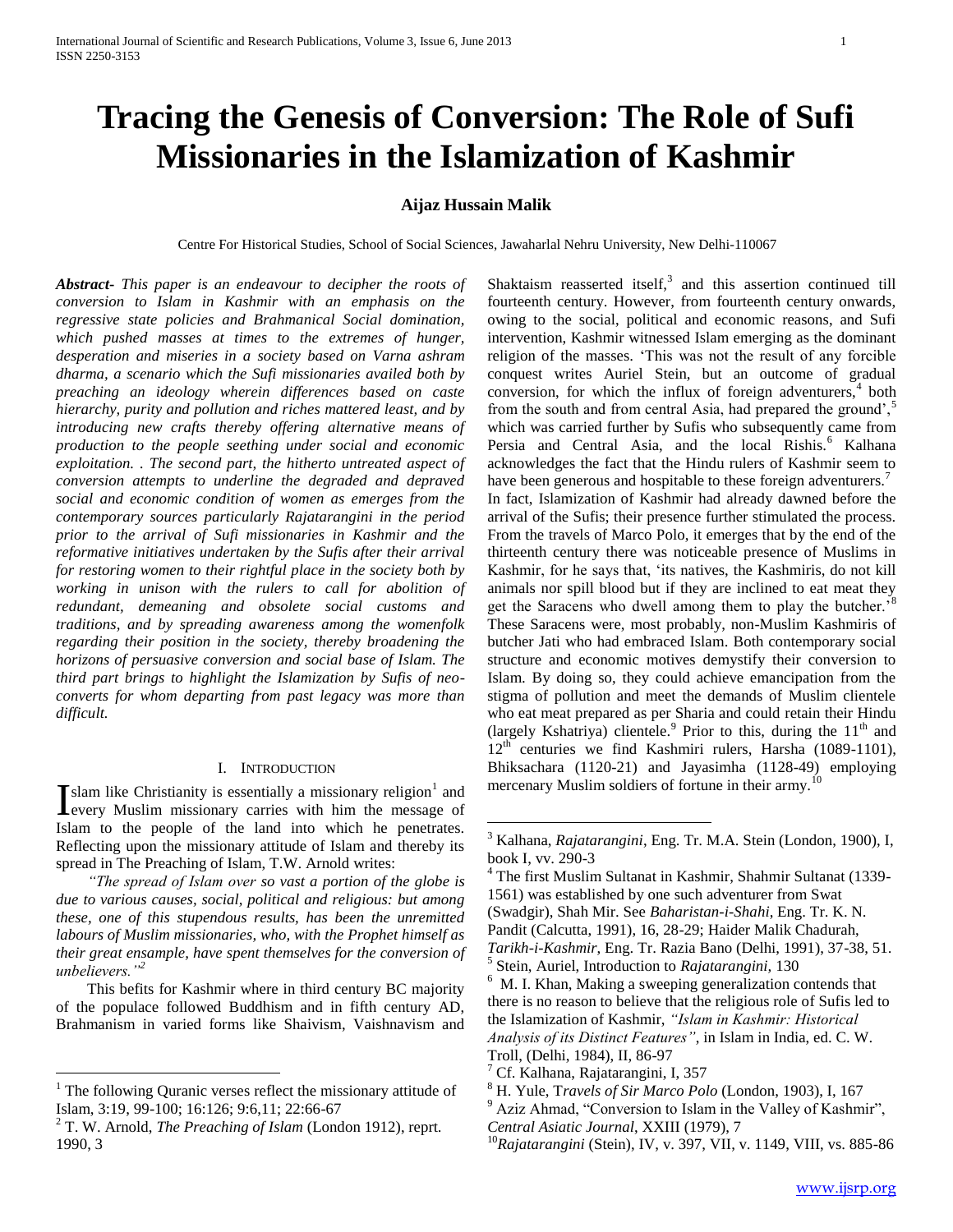'Though these conversions from Brahmanism to Islam in Kashmir did primarily serve the purpose of the medieval state, it would be inaccurate to attribute it entirely to the states initiative alone.'<sup>11</sup> Thus it is not the Sultans, observes Mohibbul Hassan, but the Sufis who were mainly responsible for introducing and spreading Islam in Kashmir. But for this they did not use compulsion, because they were neither capable of employing it, nor did they have the sanction of the State behind them<sup>12</sup>. Their methods were persuasion, discussion, and discourse. And they won over the hearts of the people on account of their simplicity, sincerity, piety, and devotion.<sup>13</sup> This observation emphasizes consequences rather than causes. Concerned over successful Sufi endeavours of Islamization of kings and commoners, Jonaraja remarks: "As the wind destroys the trees, and the locusts the shali crop, so did the Yavanas destroy the usages of Kashmira." This statement draws attention towards the subtle socio-cultural and religious changes characterizing the Kashmiri society with the gradual spread of Islam during this period through Sufi intervention.

 The advent of Sufis indirectly induced the non-Muslims to embrace Islam. Prior to the arrival of the Sufis the Brahmins were the main beneficiaries of royal patronage, but the presence of Sufis and their missionary activities led to the gradual decline of their authority in the political, social and economic fields. The newly arrived Muslim saints and neo-converts took their place. Thus, many Brahmans and people of other castes gave up their religion in order "to obtain the favour of the king (Sikandar)."<sup>14</sup> Reflecting upon the conversion, its direct impact on the masses, and its immediate impact upon the Brahmans Jonaraja writes that, 'It was out of his devotion to the religion of the Turushkas (Islam) not out of antipathy towards the twice born, that the 'low born' Suhabhatta (Malik Saifu'd-Din) oppressed the Brahmanas, levied fines<sup>15</sup> on them, withheld their allowances and forbade their ceremonies and processions.<sup>16</sup> Undermining the Brahman hegemony by any monarch of Kashmir prior to the arrival of

 $\overline{a}$ 

Islam and Sufis was impossible to materialize.<sup>17</sup> Their peculiar function as intermediaries between people and gods owing to their monopolization of religious scriptures made them privileged with certain entitlements in terms of patronage, political and economic, by rulers. A critical scrutiny of Jonaraja reveals that Suhabhatta's conversion to Islam and his harsh treatment of Brahmans had many underlying reasons with broader implications. First, it seems a counteraction of his experiences with the caste system with its inherent exploitative tendencies of lower castes towards whom Suhabhatta appears somewhat sympathetic, otherwise for winning converts he could have simply diverted his neo-religious zeal towards lower castes, but as Jonaraja says, 'he often instigated the king to persecute the twice born.'<sup>18</sup> Second, it was a consequence of his political interests, to consolidate and strengthen his position in the nobility of Sultan Sikander  $(1389-1413)^{19}$  and to utilize his neo-Muslim loyalty for winning confidence of the Sultan to gain power, for Jonaraja writes that, "The ministers attained or lost rank and honour according to the will of the powerful Suhabhatta."<sup>20</sup> Mir Mohammad Hamadani, however, emphatically warned Suhabhatta for his overzealousness, $^{21}$  quoting the Quranic verse that says, "Let there be no compulsion in religion."<sup>22</sup> Also, Saiyid Ali Hamadani in his treatise *Zakhirat-ul-Muluk* enjoins the king to protect the life and honour of Zimmis.<sup>23</sup> However, facts speak contrary to the pragmatism of these injunctions. Jonaraja astutely conceals the fact that the conversion of the low caste people was in essence the revolt of socially oppressed masses against the domination of high-caste Brahmans. This also explains Lalla's tirade against Brahmanical supremacy, caste rigidities, religious superstitions etc. and her becoming the chief exponent of Islamic monotheism, thereby serving the cause of Islam in Kashmir.<sup>24</sup>

 In this context of vast masses deserting the religion into which they were born and opting for another, the phenomenon surely assumes social and economic dimensions of some significance. The lot of the masses before the spread of Islam in Kashmir was miserable.<sup>25</sup> Not only the desire to do away with

 $11$  Harbans Mukhia, "Communalism: A Study in its Socio-

Historical Perspective", Social Scientist, no. 1 (August, 1972), 49 <sup>12</sup> The author of *Baharistan-i-Shahi*, P. 36 says, "When Sultan Qutub'd-Din did not glorify Islam and implement the Sharia as Saiyid Ali Hamadani wished, he therefore decided not to stay any more in the country, and left via Baramulla, with the intention of performing the Hajj."; Tarikh-i-Kashmir, 54; this refutes Parmu's argument that "the movement (Islamization) received increasing official encouragement and support from Qutub'd-Din…" *History of Muslim Rule in Kashmir* (Delhi, 1969), 113; Similarly Zainu'l-Abidin had special regard for Sufis, but he tolerated every faith and patronized none, Cf. *Baharistan*, 66, 72-74

<sup>13</sup> Hassan, Mohibbul, *Haider, Tipu, Kashmir* (Khuda Baksh Library: Patna, 1992), 19

<sup>&</sup>lt;sup>14</sup> Cf. Rajatarangini (Dutt), III, 67

 $15$  Jonaraja (60, 65) says that Suha levied fines on the twice born, which could mean *Jiziya*, Rafiqi, *Sufism in Kashmir* (Delhi, n.d.), 100 (footnote); Malik Haider writes that, 'Sultan levied Jiziya on those infidels who were persistent in infidelity and ignorance.' *Tarikh-i-Kashmir*, 55

<sup>16</sup> Jonaraja, *Rajatarangini*, Eng. Tr. J. C. Dutt (Calcutta, 1898), Reprt. 1990, III, 65-7

 $17$  Utpala king Jayapida (AD 753-82) once issued orders to confiscate the agraharas, but had to retreat after 99 Brahmans committed suicide by drowning themselves in Chandrabhaga (Chenab). Kalhana (Dutt), I, 98; Samkarvarman (AD 883-902), in order to rob Brahmans of their wealth claimed from temples and endowments, plundered the temples thereby devaluing the religious domination of Brahmans. Kalhana, (Dutt), I, 117-18; Lalitapida (AD 782-94) forcibly took back from Brahmans many agraharas, Ibid. 100-2. This clearly reflects attempts by rulers to undo the Brahmanic hegemony.

 $18$  Ibid, 65

<sup>&</sup>lt;sup>19</sup> Aziz Ahmad, 13

 $20$  Ibid, 68

<sup>21</sup>G. M. D. Sufi, *The Islamic Culture in Kashmir* (Delhi, 1979), 44

 $22$  Quran, 2:156

<sup>23</sup> Saiyid Ali Hamadani, *Zakhirat-ul-Muluk*, vide Aziz Ahmad, 13

<sup>24</sup>M. Ishaq Khan, *Perspectives on Kashmir* (Srinagar, 1983), 12 <sup>25</sup> See R. L. Hangloo, *The State in Medieval Kashmi*r (Manohar, 2000), 48-74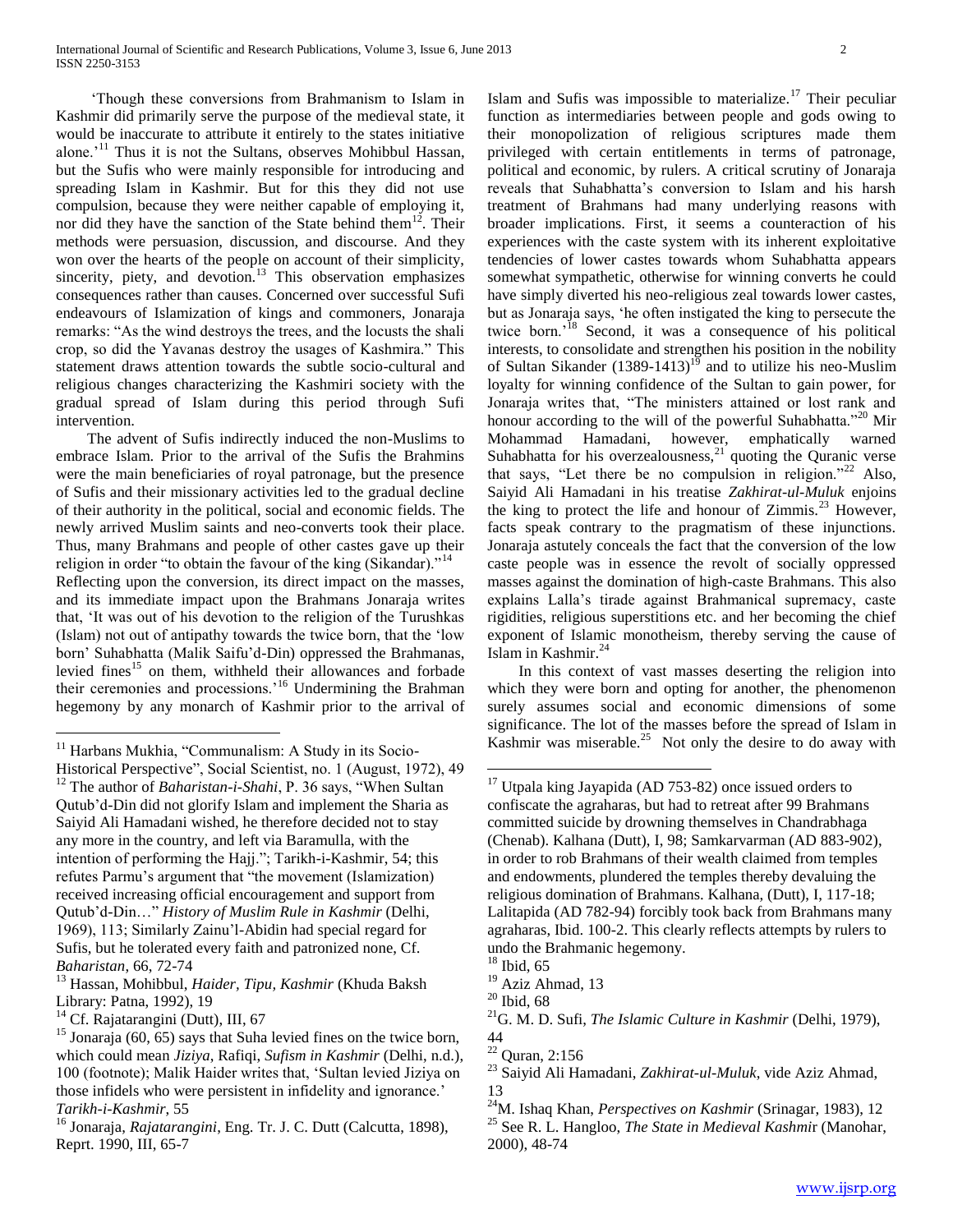the shackles of caste rigidities, which impaired their social mobility, the common masses were seething under constant economic repression, which necessitated a recourse to alternative political, economic and social set up, one in which Brahmans in particular and other landed groups like Dammaras, Tantrins, Ekangas and Lavanyas in general would not be the only beneficiaries. In an economy based on agriculture where Shudras, as well as perhaps other jatis, hierarchically higher or lower, formed the agrarian base,  $26$  a series of rulers unleashed regime after regime of economic extortions, leaving the peasants sometimes not even with bare minimum survival. Tarapida (AD 721-25) derived pleasure in oppressing his subjects. His rapacious behaviour forced vulnerable inhabitants to run for life towards forests.<sup>27</sup> Jayapida's (AD 753-82) display of cruelty was unparalleled. He employed every means to sequestrate people of their wealth and plundered the cultivators share of the harvest through tyrannical exactions.<sup>28</sup> His successor Lalitapida, full of vices, licentious, ignored the state affairs, provided unrestricted freedom to his officials to fleece the hapless peasants.<sup>29</sup> Samkarvarman (883-902 AD), a cause of peasant indigence, introduced thirteen sorts of punitive and impoverishing imposts in villages.<sup>30</sup> For exorbitant extractions over and above the regular land tax from his subjects he created two new offices named Attapatibhaga (the department of the lord of the market) and *Grihakritya* (domestic affairs), and introduced two new cesses for village kayasthas (*gramakayasthas*) and lambardars (*skandas*).<sup>31</sup> He cunningly appropriated money, which was meant to purchase incense and oil for use in temples. $32$  He introduced kalbegar, the forced carrying of loads, and those who resisted to render this forced labor were subjected to economic extortions.<sup>3</sup> His son Gopalvarman is said to have advised him to desist from such avarice, as it is the cause of disgrace and downfall for kings.<sup>34</sup> During Partha's (AD 906-21) reign when famine and acute scarcity of food took a heavy toll of the life of the common masses so much so that according to Kalhana, bones of deceased lay scattered on every side and corpses of dead were floating every where on the waters of Vitasta (Jhelum), the officials were busy in amassing wealth by selling grains at the rate of 1000 dinars for one khari to the pauperized people.<sup>35</sup> Kalhana calls him wicked Partha.<sup>36</sup> Unmattavant (AD 937-9) was worse than his predecessors. Kalhana gives a heartrending account of his tyrannies. Not only were his subjects glad of his death, but also

 $27$  Kalhana (Dutt), I, 67; Haider Malik, 19

 $\overline{a}$ 

(Lucknow, 1974), 126; D.D. Kosambi, *"Origins of Feudalism in Kashmir"* in Introduction to the Study of Indian History

<sup>36</sup> Ibid. 135

were his fourteen queens.<sup>37</sup> Harsha (1089-1101), writes Kalhana in indignation, 'Oh Shame, he possessed his grandfather's treasures and those which wicked Utkarsha had brought from Lohara and those he had confiscated from the temples, the riches bestowed by former kings. Yet he endeavoured to secure more and more wealth by oppressing the peasants.<sup>38</sup> In these circumstances, the Brahmans enjoyed economic privileges through agraharas, which provided them economic strength and social stability. They were offered not only complete immunity from punishments, taxation and forced labour,  $39$  but enjoyed the state privilege of non-escheatment of their property even after dying heirless, while people at the lowest wrung of the society like Kiratas, Nisadas, Dombas, Chandalas etc. were not only denied all these amenities, $40$  but also looked down upon by the Brahmanas. Thus while the people labored hard, the rulers, their officials and Brahmans reaped the benefits, throwing all obligations and responsibilities to the winds. Naturally in this atmosphere of discriminations and exploitation, the Brahmans were unlikely to promote their religious cause for a long time. As a result, the state's dependence on them as a legitimizing source dwindled, because the effectiveness of their authority over the society faded off gradually as a living social force and consequently religious guarantees weakened changing the balance of power in favour of the majority masses who had by now become familiar with the new religion brought to Kashmir from time to time by traders, soldiers, and craftsmen. This led to the decline of agrahara-based economy and changed the nature of agrarian economy and its relationship to the expanding craft production. The result was long-term decline of agriculture and greater emphasis on craft production due to the inflow of new crafts and technology brought in by Sufis and their followers. These developments offered fertile ground for Islam in building unity and power at the social level, where Sufis took pains to introduce it into the hearts and minds of the helpless people<sup>41</sup>, who in order to achieve occupational mobility, economic and social stability were attracted by its revolutionary social ideology, its championing of equality and concept of brotherhood. $42$ 

 The state of affairs during post Avantivarman (AD 883) period was marked by frequent internecine conflicts, revolts and uprisings by dominant groups like Dammaras, Tantrins, Ekangas and Lavanyas, a situation very well summed up by Younghusband;

 *"We may accept, then, as authentic that the normal state of Kashmir for many centuries, except in the intervals when a strong, firm ruler came to the front, was a state of perpetual intrigue and assassination, of struggle with brothers, cousins, uncles, before a chief even came to the throne; of fights for power with ministers, with the military, with the nobles when he was on it; of constant fear; of poisoning and assassination; of* 

 $26$  Aziz Ahmad, 6

Kalhana (Dutt), I, 98

<sup>29</sup> Ibid.100-2

<sup>30</sup> Ibid. 117

<sup>31</sup> Ibid. 118

<sup>32</sup> Ibid. 117

<sup>33</sup> Kalhana (Stein), I, vv. 167-8, 208, vv. 175, 271-4, p. 221; K.S. Saxena, *Political History of Kashmir:* BC 768-771 AD

<sup>(</sup>Bombay, 1956), 109-20

Kalhana (Dutt), 119

<sup>35</sup> Ibid. 129-30

<sup>37</sup> Ibid. 137

<sup>38</sup> Kalhana (Stein), Vol. II, Book, VIII, 353-54

<sup>39</sup>Krishna Mohan, *Early Medieval History of Kashmir*, AD 1003- 1171 (Delhi, 1981), 221

<sup>40</sup> Brij Narayan, *Social Life of North India* (Delhi, 1966), 35

<sup>&</sup>lt;sup>41</sup> Hangloo, 69

<sup>42</sup> Ahmad Hassan, *The Doctrine of Ijmah in Islam* (Pakistan, 1976), 11-18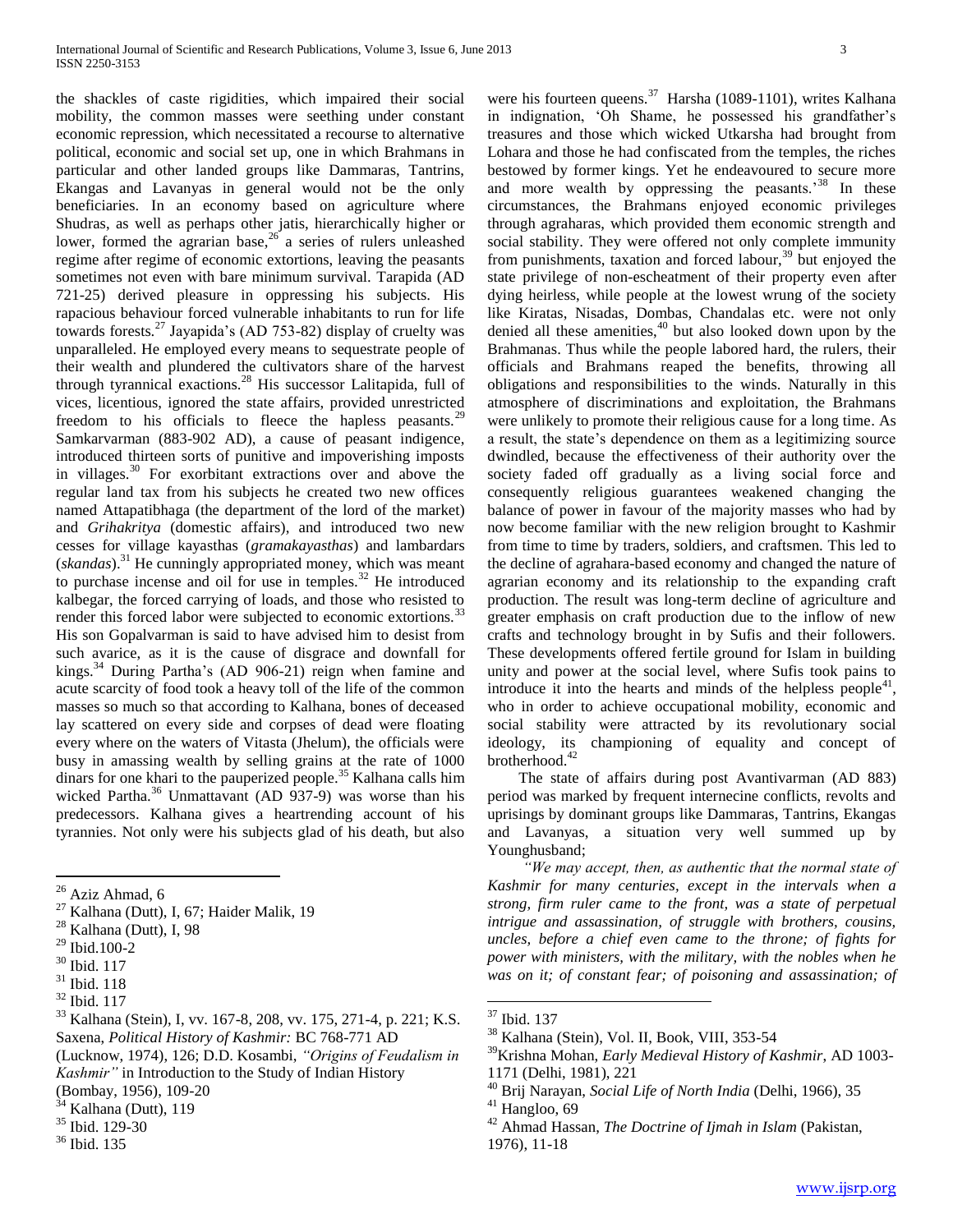## *wearying, petty internecine wars and of general discomfort, uncertainty, and unrest."<sup>43</sup>*

 In such a scenario any change or alternative that had the prospect of emancipating common masses from the shackles of outdated social customs, political setup and economic exploitation was, therefore, sure to be welcomed by them. At the same time, incessant conflicts among dominant groups, plundering of temples, and undermining of Brahman religious authority could perhaps have continued unabated without much popular reaction, if only an alternative had not presented itself to Kashmiri society. The alternative observes Rattan Lal Hangloo was Islam, which presented a new worldview comprehending social, political and ideological-cultural aspects. Popular reaction, indeed popular protest, against the unjust acts of those in power, took the non violent form of mass conversion to this new world view, i.e. Islam.<sup>44</sup> Thus, Islam's triumph in Kashmir in the Sultanat period was not a miracle performed by Sayyid Ali Hamadani or a mere demonstration of force displayed by Sultan Sikander or the Sayyids. It was, in essence, a natural revolt of the human heart against cold formalism of ritualistic Brahman priests, untold economic repression by rulers in concomitance with their officials and chaotic political setup, $45$  and the Sufis further ignited this revolt through their persuasive preaching. When all is said and done, says R.K. Parmu, it has to be admitted that Islam came to Kashmir as a great riddance.<sup>46</sup> Thus, the fundamental change brought about by Islam in Kashmir was that it replaced a religion, which had been reduced to an irrational, highly hypocritical, and primitive set of liturgy instructions and established the social basis for the Shahmir Sultanat,<sup>47</sup> the first Muslim Sultanat of Kashmir. As a result, Kashmiri society was restructured by a new social order and a belief system, which demolished the age-old divisive and disintegrating social forces, stabilized, unified and integrated the hitherto fragmented society, with Islam as a unifying ideology.

# II.

 Women in pre-Islamic Kashmir were subjected to inhuman practices. They were considered commodities, and followed superstitions blindly. It was Mir Shamsu'd-Din who for the first time undertook to work among women both for restoring them to their deserving place in the society, and for strengthening the social base of Islam.

Although women like Sugandha  $(904-6)$ ,<sup>48</sup> Didda (980- $1003$ ,<sup>49</sup> and Kota Devi<sup>50</sup> played an active and important role in

 $\overline{a}$ 

the political life of Kashmir. However, the Pre-Islamic Kashmir was bereft with many social evils, which resulted in the degraded condition of women. The contemporary sources particularly mention the wide prevalence of the custom of sati, polyandry, polygamy, prostitution, and the devadasi system. The condition of widows was miserable for they were not allowed to remarry. Although, as an exception Rinchan's widow Kota Devi remarried Udayanadeva. But, this was a royal affair, which in no terms can be interpreted as a prevailing phenomenon. The widows were expected to live a pure and isolated life, devoid of luxury or comforts of life. The ornaments or gorgeous dress was forbidden to them.<sup>51</sup> Kalhana says, 'the women which Salhana enjoyed today, Losthana enjoyed the next day.' This clearly reflects the existence of polyandry. Sati was widely prevalent among the rulling class. In fact, this inhuman custom was so deep rooted in the society that even mothers, sisters, other near relatives and even servants burned themselves with their beloved deceased. On the death of king Samkarvarman, writes Kalhana, 'Surendravati and two other queens perished on the funeral pyre as also the grateful Valavitu and able Jayasimha, and two other servants, Lada and Vajrasara. Thus perished seven persons in the flame.<sup>52</sup> At the death of Yasaskara, his wife Trailokyadevi followed him on the funeral pyre.<sup>53</sup> Rajatarangini is replete with instances where this practice was imitated by the aristocratic class, well-off people and continued to exist even after the introduction of Islam in Kashmir for a long time.<sup>54</sup> Along with these social evils, prostitution was also widespread as was the system of Devadasis. Kshemagupta's court, we are told, was always filled with prostitutes.<sup>55</sup> Kalhana says that, 'King Jaluka gave hundred women of his seraglio, who were well versed in dancing and singing, to serve in the temple of Jyestharuda.<sup>56</sup> In the course of a hunting expedition, king Lalitaditya came across two dancing girls who were dedicated to the temples. Kalhana was himself an eyewitness of superannuated dancing women in the temples of the valley. $57$  These degrading social practices created the conditions were majority of the people who voluntarily accepted Islam expected the new rulers to overhaul the entire socio-economic and political system, and timely respond to the immediate problems of the people. It was this spirit of change and reform that encouraged both Sufis and Kings to work in unison to rid people of obsolete and un-Islamic

Abhimanyu (958-72) and Nandigupta (972-73), and ruled as a sovereign for 23 years from 980-1003. Parmu, 63-64 <sup>50</sup> She was the daughter of Ram Chand (PM of Suhadeva 1301- 20) and married Rinchin, the first Muslim ruler of Kashmir (1320-23), *Rajatarangini* (Dutt), III, 18. After Rinchan's death in 1323, she married Udayanadeva (1324-39 AD) and acted his regent. After his death she reigned for 5 months (*Baharistan,* 29). When Shah Mir usurped the throne in 1339 by coup d'état, he married to her. Abul Fazl writes that Shah Mir, by specious flattery and intrigue married her, *Ain-i-Akbari* (Jarrett), II, 386

<sup>51</sup> Rajatarangini (Stein), Book VII, 250

- <sup>53</sup> *Rajatarangini* (Stein), p. 107
- <sup>54</sup> G. M. D. Sufi, *Kashir*, I, 146
- <sup>55</sup> Kalhana (Dutt), 153
- <sup>56</sup> *Rajatarangin*i (Stein), I, 151

<sup>43</sup> Sir Francis Younghusband, *Kashmir* (Delhi, 1970), 155

<sup>&</sup>lt;sup>44</sup> Hangloo, 53

<sup>45</sup> Khan, M. I., *"Islam in Kashmir"*, 95

<sup>46</sup> R. K. Parmu, 432

<sup>47</sup> Hangloo, 60

<sup>48</sup> Sugandha was queen of Samkarvarman (883-902), acted as regent of her son Gopalvarman for two years after which she reigned herself for next two years. Tantrins finally murdered her. *Rajatarangini* (Dutt), I, 121-25

 $49$  Didda was the daughter of Simharaja of Punch and queen of Kshemagupta (950-58). She acted as regent to her sons

<sup>52</sup> Kalhana (Dutt), I, 122

<sup>57</sup> Ibid. VIII, 107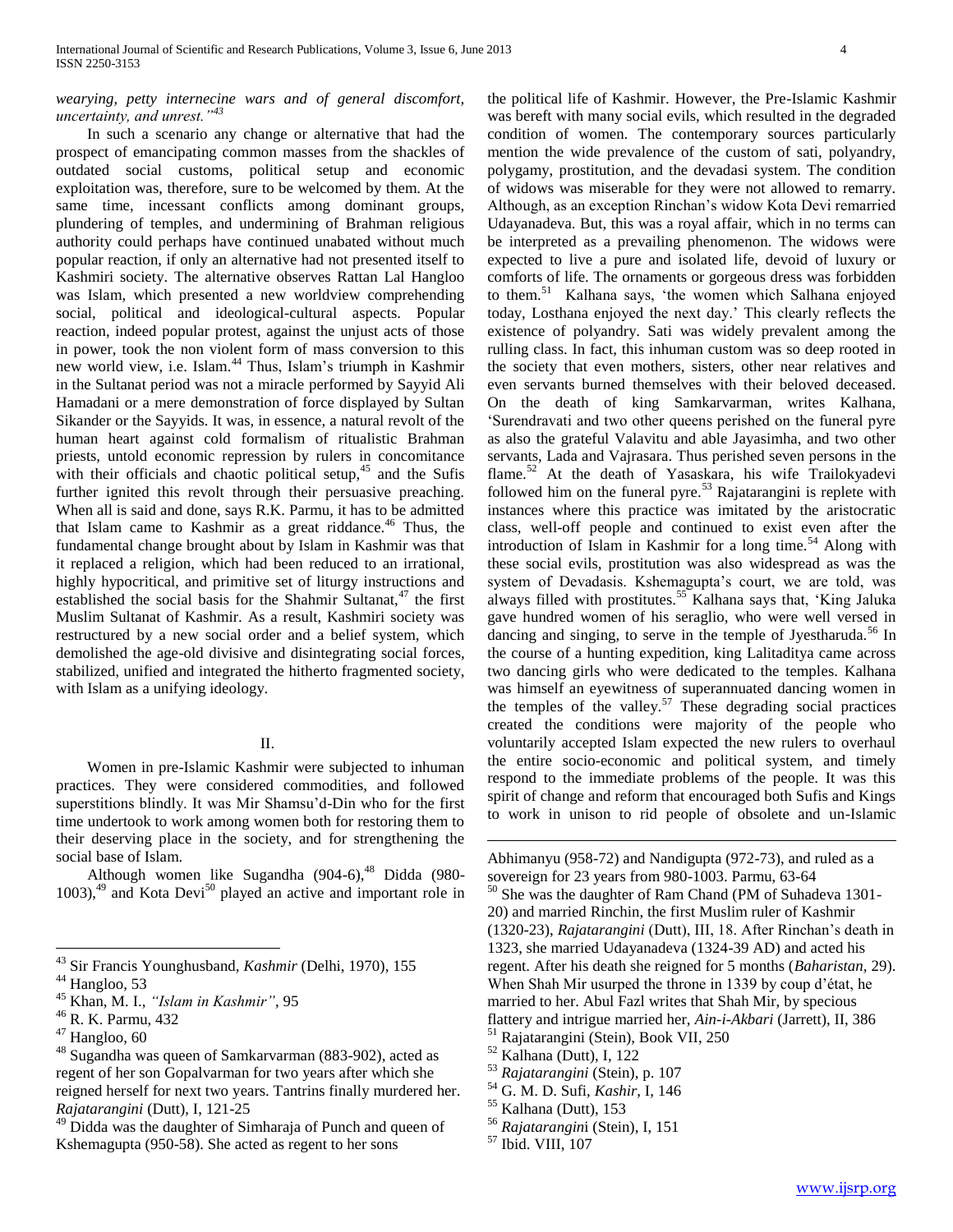customs and practices. Thus, working as social reformers, it were the Sufis like Mir Muhammad Hamadani who persuaded Sultan Sikander to prohibit the use of wine and all intoxicants, gambling, dancing of women and observance of the practice of Sati.<sup>58</sup> To implement these measures, Sultan Sikander also established the office of Shaikh-ul Islam.<sup>59</sup> Mir Muhammad's influence on the state policy may be measured by the fact that he had any person whom he thought dangerous to his missionary and reformative activities arrested. $60$  In fact, at times Sufis constituted a powerful reaction against injustice and impressed upon the rulers to protect their subjects through strict administration of justice. They strongly advocated that a ruler is a "Shadow of God and God's mercy embraces all including the non-Muslims."<sup>61</sup> This interest for social welfare in general also offered Sufis with immense opportunities to convert the non-Muslims to Islam. $62$  Scholars, who attribute conversion to the persecutions of Sultan Sikander and Sultan Ali Shah alone, ignore the contemporary depraved social conditions, which the Sufis as missionaries availed by providing remedies to prevailing social issues through persuading rulers to take steps towards their eradication, concomitantly spreading awareness among the masses, both by dispatching their disciples and by travelling themselves to every nook and corner of the valley, living among the people to spread their faith by precept and example, and by introducing new indoor crafts and techniques, like shawl and carpet weaving, which women enthusiastically adapted, gradually enhancing their economic importance and social status . 63

## III.

 The non-Muslims of Kashmir came into contact with the Muslims as early as the beginning of the  $8<sup>th</sup>$  century,<sup>64</sup> yet Islam

 $\overline{a}$ 

could not make much progress here till the conversion of Rinchin<sup>65</sup>, a Buddhist to Islam, by Bulbul Shah<sup>66</sup> in the first quarter of the  $14<sup>th</sup>$  century. The continuous and close interaction between neo-converts and their kith and kin leading to the intermingling of two different cultures during the next six centuries in which Islam gradually attained a firm foothold in the valley must have accelerated the process of acculturation. However, before the intervention of Sufi missionaries, the new converts, the Muslim Sultans and their newly converted Muslim nobility, which had been growing in numbers, were indistinguishable from the largely Hindu nobility in dress, manners, and customs, and often in proper names. $\frac{67}{ }$  The author of *Baharistan-i-Shahi* writes,

 "Although Sultan Qutbu'd-Din had been admitted to the Islamic faith, in those days none of the Ulema and men of learning in Kashmir preached religion without hypocrisy. The Qazis and the theologians of those days paid scant attention to things permitted or prohibited (in Islamic religion) and, because the teachings of Islamic faith had not been enforced fully, Sultan Qutbu'd-Din had married two women who were uterine sisters. When Amir Saiyid Ali Hamadani came to know of it, he forbade him to do so. Sultan divorced one of his two wives of his free will; with the other he entered into a new marriage contract (in conformity with Sharia) and made her wear his dress. Sultan Sikander, was born to her (Subhatta) after this marriage."<sup>68</sup> He further says that, "In those days the majority of people was that of infidels and polytheists. The inhabitants of this land wore the common and popular dress of the infidels. Sultan Qutbu'd-Din also dressed himself after this fashion. But at the behest of the Saiyid, he abandoned that costume and adopted the Muslim dress."<sup>69</sup>

 To Saiyid Ali Hamadani and his devout followers, the social and religious life of the Kashmiri Muslims was an anathema, an abomination, as it militated against the *Sharia*. Therefore, they took upon themselves to liberate the Muslims of Kashmir from Hindu encrustations and thereby transform the socio-religious environment of Kashmir. Here, he first demonstrated true Islam to Sultan and his nobility, which for common masses were 'reference cultural group.' He not only caused the Sultan to adopt Muslim way of life, but also instructed him to introduce it among his Muslim subjects, and appointed his most promising and trustworthy disciple as his religious mentor.<sup>70</sup> In areas where the

<sup>58</sup> M. L. Kapur, *A History Of Medieval Kashmir*: 1320-1586 AD (Delhi, 1971), 37, 213

<sup>59</sup> Hassan, Mohibbul, *Kashmir Under The Sultans* (Calcutta, 1959), Reprt. Srinagar, 2002, 64-65

<sup>&</sup>lt;sup>60</sup> "The Brahmanas, the supporters of the world," writes Jonaraja, "had taken refuge of Ratnakara in order to preserve their party, and this little Brahmana, became the favourite of Suhabhatta. But Malanoddina (Muhammad Hamadani), the great guru of the Yavanas, feared that Ratnakara would rise in rebellion and caused him to be arrested." *Rajatarangini* (Dutt), III, 67-68

<sup>61</sup> Sayyid Ali, *Zakhirat ul Muluk*, 111 vide Rafiqi, *"Impact of Sufism in Kashmir"*, in The Islamic Path: Sufism, Society and Politics in India, ed. Jafri and Reifeld (Rainbow Publishers, 2006) 154

<sup>62</sup> Rafiqi, 212

<sup>63</sup> Scholars like Sir Wolsley Haig, *The Cambridge History of India*, III; Fergusson, *Kashmir*; Younghusband, *Kashmir*, subscribe to the Forced Conversion Theory.

 $64$  The earliest reference to Muslims in Kashmir is found during Lalitaditya Muktapida's reign (725-53 AD). He is said to have requested the Chinese emperor for help against the Arabs; see Alexander Cunningham*, The Ancient Geography of India*  (London, 1871), 90. The next reference to Muslims is that of Kalhana. He says that the Turushkas carried their arms on their

back and shaved their heads half-way up, to illustrate the mark of bondage to Lalitaditya, Kalhana (Stein), I, Book III, v. 179, 138 <sup>65</sup> The very fact of the conversion of Buddhist Rinchina to Islam shows that Buddhism was no longer available as a power base, possibly not even as the religion of any significant number of households. Aziz Ahmad, 6

<sup>66</sup> Saiyid Sharafu'd-Din famously known as Bulbul Shah was the first Sufi to introduce Suhrawardi silsila into Kashmir. He came from Turkistan during the reign of Suhadeva. See Muhiu'd-Din Miskin, *Tarikh-i-Kashmir*, 6; Pir Hassan, *Tarikh-i-Hassan*, III, 4. He is remembered for having converted Rinchina and his brother in law Rawanchandra, to Islam. *Baharistan-i-Shahi*, 21-23

 $67$  Aziz Ahmad, 10

<sup>68</sup> *Baharistan,* 35

<sup>69</sup> *Baharistan*, 35

<sup>70</sup> Baharistan, 35; See also Parmu, 106